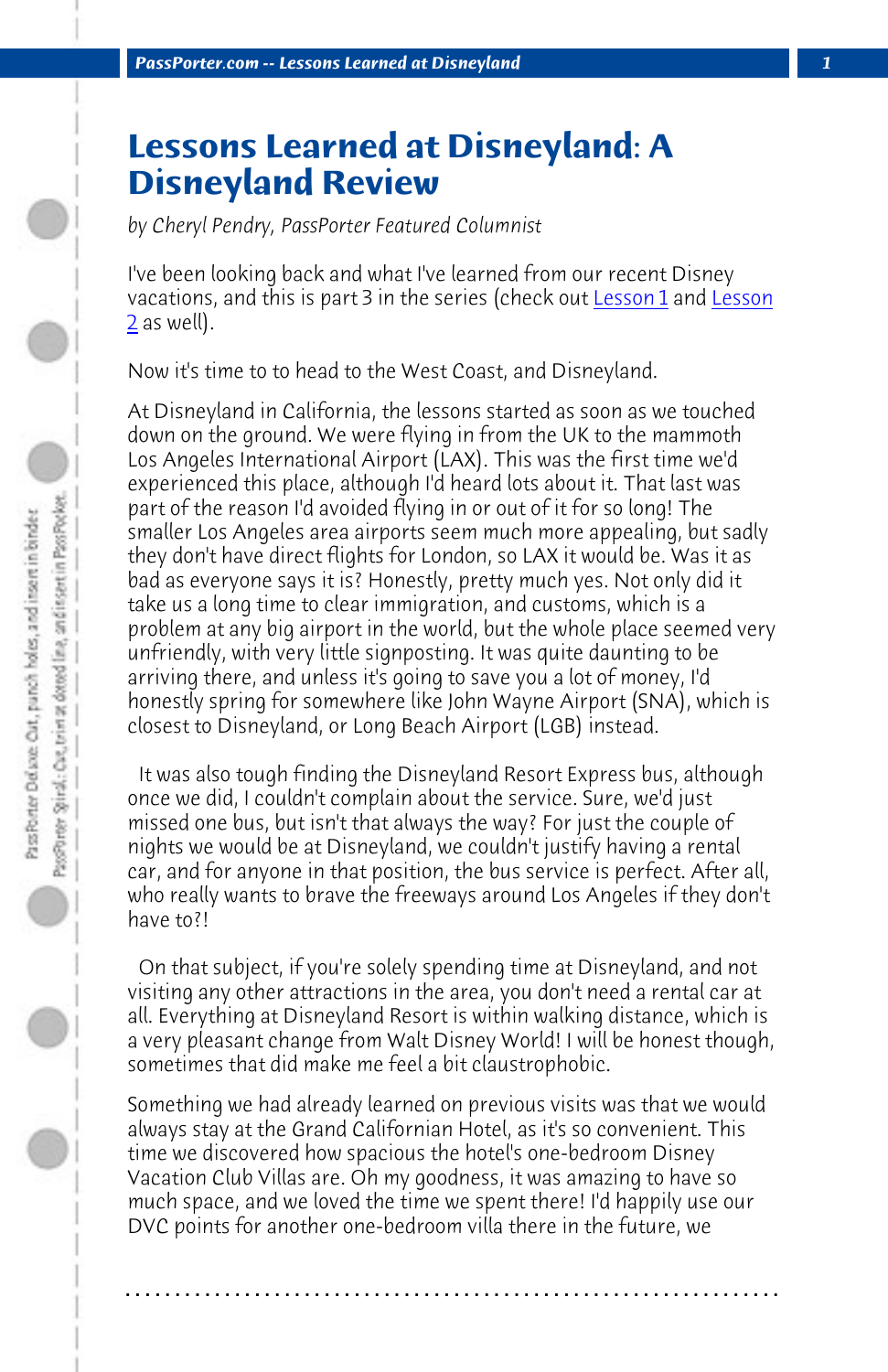enjoyed the experience that much.

 If you're staying at a Disneyland Resort Hotel, then make sure you take full advantage of Magic Mornings, which gives you an hour's head start on everyone else (on select days) at Disneyland Park. It was a wonderful perk to be able to walk in past people who were already waiting to get into the park, and to enjoy the attractions without the crowds. It was an absolute bonus to be able to hit the Finding Nemo Submarine Voyage before the crowds grew. We were able to polish-off so many activities in quick succession, and then we witnessed the charge as the gates opened up to the general public, and everything suddenly got a lot busier.

 At Disney California Adeventure it was an education to see how the crowds have diminished for the Little Mermaid-Ariel's Undersea Adventure ride since the days when it was brand-new. I'd planned to ride that first thing in the morning, having heard how popular it was, but I learned from this experience that it's something you can enjoy at pretty much any point during the day. New to us this trip was World of Color, and I'd already read a fair bit about this show, and knew how popular it was. As a result, we reserved the World of Color Dining Package, which includes access to a reserved viewing area for the show. This was definitely the right call. I wouldn't want to be standing and waiting for hours before the show, and equally, I wouldn't want to miss it. World of Color is just too amazing to miss! What I wasn't prepared for was how packed the whole Paradise Pier area would be for the show. Literally everywhere you looked, there was a sea of people. Something I've learned for next time is to book that dining package again to see the show.

 I already knew how enjoyable the character meals were at Disneyland, so that came as no surprise, but something I had forgotten, and I do need to learn for future visits, is how long those character meals take. There are so many different characters to see that it quite often takes a lot longer than the hour or hour-and-a-half I'm used to allocating for these at Walt Disney World. The next time I'll also allocate more time to the parks, as this time we literally only had a day-and-a-half. Despite the fact that we'd visited Disneyland twice before, this still wasn't enough time to get through all the attractions we'd hoped to enjoy. You need a minimum of two full days here, and ideally a third day to allow you some time away from the parks... and that's if you've visited a number of times before. First-time visitors ought to allow even more time. Hopefully, if our plans pan out, I can apply some of these lessons to a return visit before the end of the year. Cars Land is open now!

 In the final part of this series, I'll be looking at the lessons we learned

**. . . . . . . . . . . . . . . . . . . . . . . . . . . . . . . . . . . . . . . . . . . . . . . . . . . . . . . . . . . . . . . . . .**